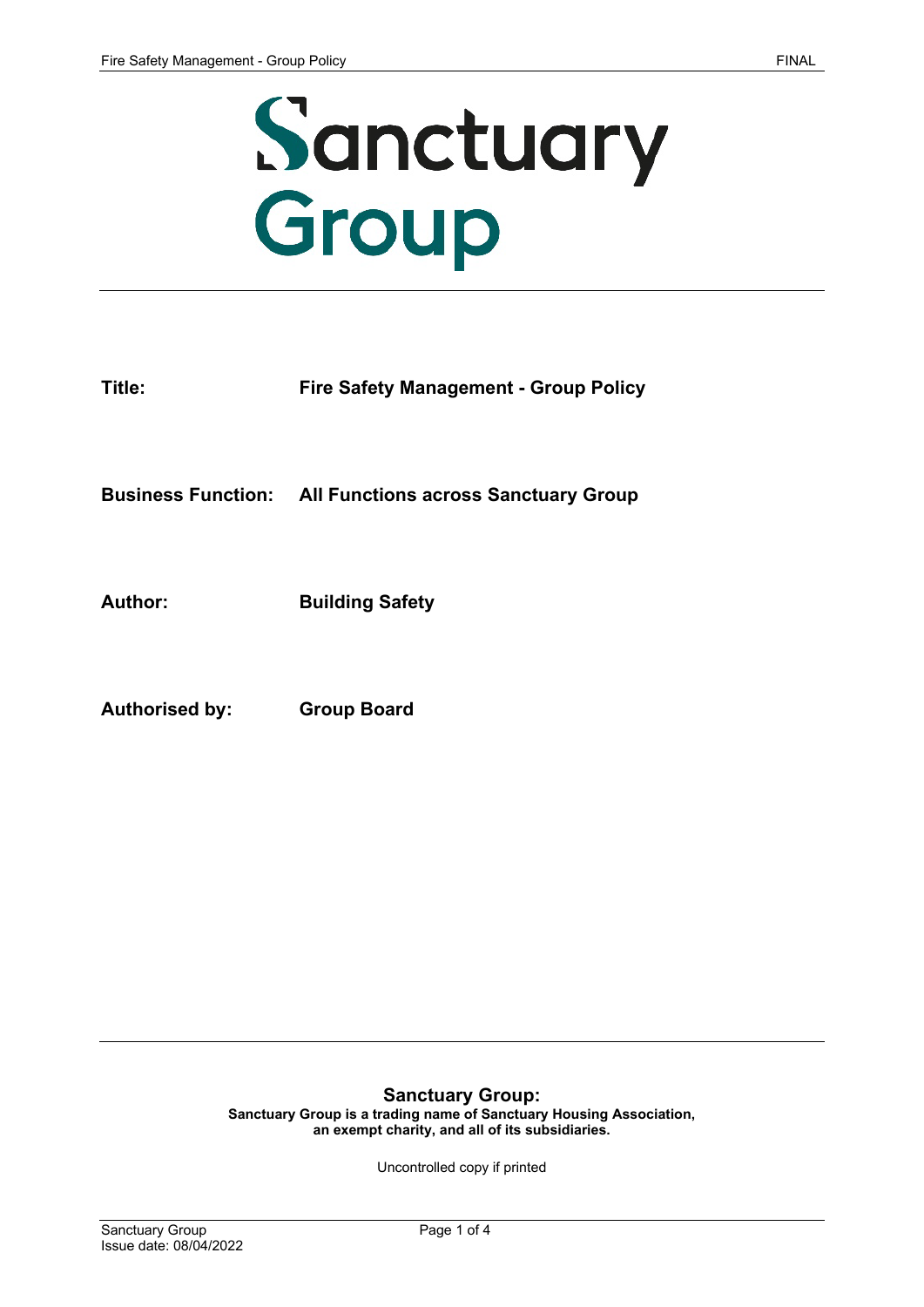### **1. Policy statement**

- 1.1 Sanctuary Group (the Group) recognises its duty as a Responsible Person/Duty Holder in the [Regulatory Reform \(Fire Safety\) Order 2005](http://www.legislation.gov.uk/uksi/2005/1541/contents/made) (FSO), the [Fire](http://www.legislation.gov.uk/asp/2005/5/contents)  [\(Scotland\) Act 2005](http://www.legislation.gov.uk/asp/2005/5/contents) (FSA), and subordinate legislation.
- 1.2 The Group will comply with the requirements of the FSO and FSA in relation to any workplace and other premises (and parts of) where it has control. Where workplaces are classed as construction sites the Group will ensure compliance with the relevant parts of the Construction (Design and Management) [Regulations 2015](http://www.legislation.gov.uk/uksi/2015/51/contents/made) (CDM).
- 1.3 This policy acknowledges that the duties of a Responsible Person/Duty Holder apply to the life of a workplace, and other premises under the Group's control, and recognises the need to embed fire safety arrangements into each stage of the life-cycle to a level that is relevant, reasonably practicable and sustainable.
- 1.4 To enable this, the Group will establish, implement, and maintain procedures covering the following life-cycle stages:
	- Design (new build, refurbishment and re-investment) incorporation of fire safety design principles at concept design stage.
	- Construction (including, repair, re-investment and handover) inclusion of suitable and sufficient fire safety arrangements in construction phase plans and health and safety files, operation and maintenance manuals, and ensure these are made available to those who will manage activities including use of the premises.
	- Use management of workplaces and other premises, including implementation of evacuation strategies, testing and maintenance requirements, provision of relevant information and training, and management of change. Fire Risk Assessments will be conducted to a suitable and sufficient level and reviewed at a frequency commensurate with the risk presented by both the design of the premises and its occupancy.
	- End of life (demolition or disposal) transfer of relevant fire safety related information for demolition or to a new Responsible Person.
- 1.5 The Group has become a Registered Signatory of the Building a Safer Future Charter (the Charter). It recognises that becoming a Registered Signatory is an important first step towards achieving the culture and behavioural change required in relation to the Charter's objectives around building safety. In confirming its support as a Registered Signatory, it will now be working to ensure that it embeds the principles of the Charter into organisation's activities.
- 1.6 The Group is committed to the creation and maintenance of a 'golden-thread' of documentation for the whole life of all premises under its control.
- 1.7 The Group will ensure occupants of premises under its control are engaged in decisions relating to their safety and are informed of relevant fire safety information.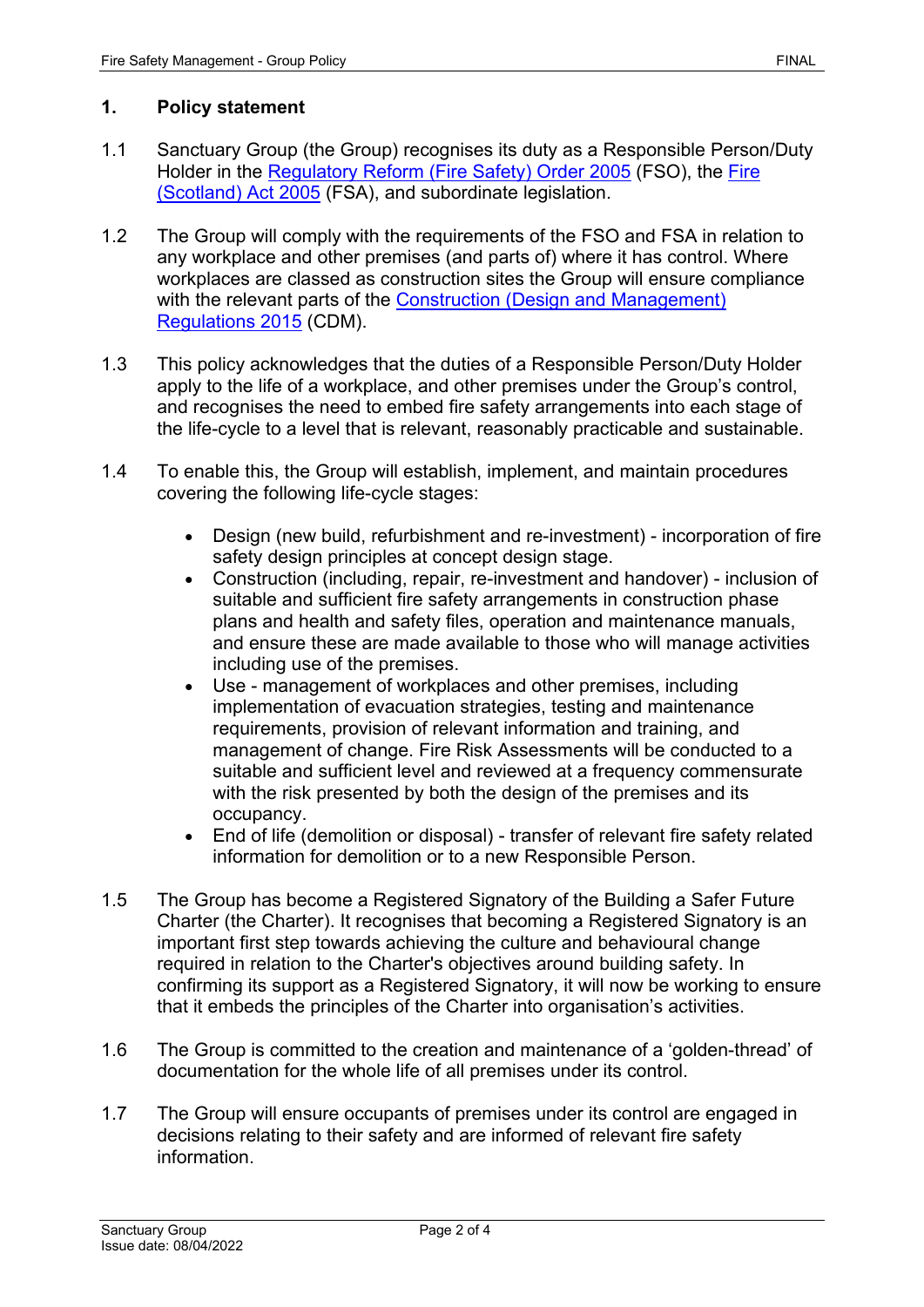1.8 The Group is committed to developing and maintaining a Fire Risk Management System (FRM) which will be based on the BS9997:2019 framework. This applies the 'plan, do, check, act' model to implementing, maintaining, and improving a Fire Management System.

### **2. Roles and responsibilities**

- 2.1 All Directors and Managers (or equivalent) are responsible for ensuring adoption of, and adherence to, this policy.
- 2.2 The Group Director Development, and Operations Director Property Services have additional responsibilities to develop, implement, and maintain documented procedures to ensure this policy statement is adhered to.
- 2.3 The Group Head of Building Safety has responsibility for setting the minimum standards for compliance, ensuring these are embedded in the fire risk management procedures, and monitoring that they are implemented and maintained.
- 2.4 Group Fire Technicians are responsible for providing appropriate technical advice on the application and interpretation of fire legislation and fire safety guidance, including Fire Risk Management (BS9997).
- 2.5 Operations Health and Safety Business Advisors shall liaise with the Fire Technicians in order to provide competent and current fire safety advice. Advisors shall conduct inspections to confirm procedures are being implemented and maintained; any fire safety issues found to be reported to the Fire Technical team.
- 2.6 Local Responsible Person/Duty Holders are those who have delegated responsibility for ensuring compliance with this policy and [Fire Safety](http://solis/PolicyManagement/policy/Policies/Forms/Policy%20Document%20Set/docsethomepage.aspx?ID=3995&FolderCTID=0x0120D52000DE99EA054D4DF944BE591D81E49729D0008C670BDB86BED740B0B89E295CD8357C&List=a03723e1-d48b-4958-9669-9b86a90ef8b0&RootFolder=%2FPolicyManagement%2Fpolicy%2FPolicies%2FFire%20Safety%20Management%20%2D%20Group)  [Management - Group Procedure](http://solis/PolicyManagement/policy/Policies/Forms/Policy%20Document%20Set/docsethomepage.aspx?ID=3995&FolderCTID=0x0120D52000DE99EA054D4DF944BE591D81E49729D0008C670BDB86BED740B0B89E295CD8357C&List=a03723e1-d48b-4958-9669-9b86a90ef8b0&RootFolder=%2FPolicyManagement%2Fpolicy%2FPolicies%2FFire%20Safety%20Management%20%2D%20Group) in relation to any premises they manage.

### **3. References and sources**

- [Fire Safety Management Group](http://solis/PolicyManagement/policy/Policies/Forms/Policy%20Document%20Set/docsethomepage.aspx?ID=3995&FolderCTID=0x0120D52000DE99EA054D4DF944BE591D81E49729D0008C670BDB86BED740B0B89E295CD8357C&List=a03723e1-d48b-4958-9669-9b86a90ef8b0&RootFolder=%2FPolicyManagement%2Fpolicy%2FPolicies%2FFire%20Safety%20Management%20%2D%20Group) Procedure
- [Regulatory Reform \(Fire Safety\) Order 2005](http://www.legislation.gov.uk/uksi/2005/1541/contents/made)
- [Fire \(Scotland\) Act 2005](http://www.legislation.gov.uk/asp/2005/5/contents)
- [Construction \(Design and Management\) Regulations 2015](http://www.legislation.gov.uk/uksi/2015/51/contents/made)
- BS 9997 Fire Risk Management
- [Fire Sector Federation Fire Safety and Sustainability in Building Design](https://firesectorfederation.co.uk/update/resources/tg-fire-safety-sustainability-final.pdf)
- [National Fire Chiefs Council Fire Safety in Specialised Housing](https://www.nationalfirechiefs.org.uk/write/MediaUploads/NFCC%20Guidance%20publications/NFCC_Specialised_Housing_Guidance_-_Copy.pdf)
- [Solis | Fire Safety documents.](https://solis/SG/gov-and-legal/HS/Pages/fire.aspx)

### **4. Impact on diversity**

4.1 The Group demonstrates its commitment to diversity and promoting equality by ensuring that this policy is applied in a manner that is fair to all sections of the community, with due regard to the protected characteristics identified under the [Equality Act 2010](http://www.legislation.gov.uk/ukpga/2010/15/contents) and in accordance with ['Inclusion for all - Equality, Diversity](https://solis/Diversity/Documents/Inclusion%20for%20all%20-%20Equality%2c%20Diversity%20and%20Inclusion%20Strategy%202021-2024.pdf)  [and Inclusion Strategy 2021-2024'](https://solis/Diversity/Documents/Inclusion%20for%20all%20-%20Equality%2c%20Diversity%20and%20Inclusion%20Strategy%202021-2024.pdf)